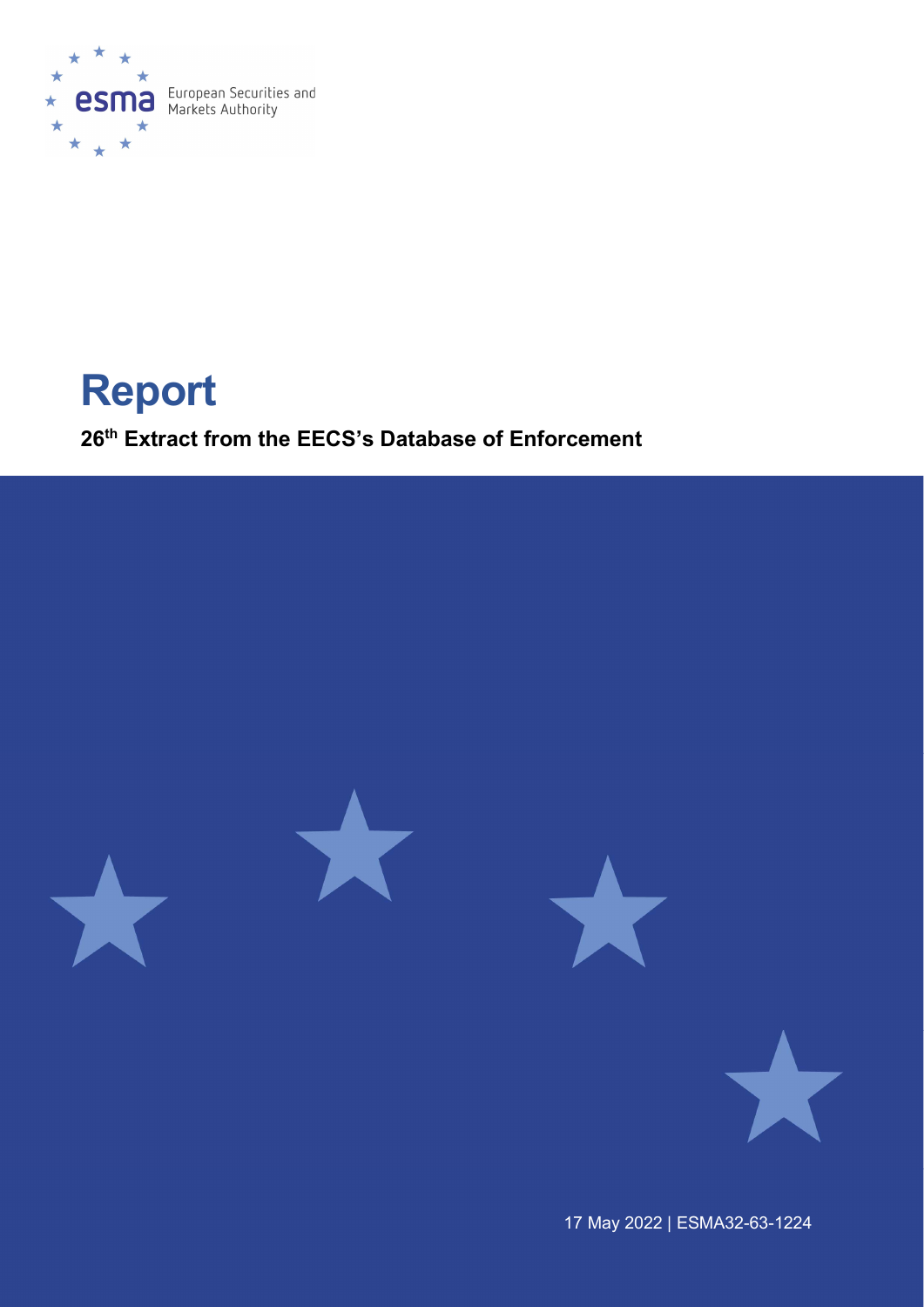

# Table of Contents

| $\mathbf{L}$ | Decision ref EECS/0122-01 - Consideration of credit enhancements in the measurement of       |
|--------------|----------------------------------------------------------------------------------------------|
| II.          | Decision ref EECS/0122-02 – Measurement of net realisable value of inventory                 |
| III.         | Decision ref EECS/0122-03 – Costs to make the sale in calculating the net realisable value   |
| IV.          |                                                                                              |
| V.           |                                                                                              |
| VI.          | Decision ref EECS/0122-06 - Presentation of litigation proceeds as revenue  12               |
|              | VII. Decision ref EECS/0122-07 - Impairment test of cash generating unit comprising right of |
|              |                                                                                              |
| IX.          | Decision ref EECS/0122-09 - Identifying cash-generating units (GGUs)  16                     |
| Х.           |                                                                                              |
| XI.          | Decision ref EECS/0122-11 – Change in the composition of cash and cash equivalents 19        |

The decisions included in this report were taken by national enforcers in the period from March 2020 to November 2021. ESMA will continue to publish further extracts from the database on a regular basis.

### List of abbreviations and acronyms used in this report

| <b>Basis for Conclusions</b>                                               |
|----------------------------------------------------------------------------|
| <b>Chief Executive Officer</b>                                             |
| <b>Cash-Generating Unit</b>                                                |
| <b>Chief Operating Decision Maker</b>                                      |
| Coronavirus Disease 2019                                                   |
| <b>Expected Credit Loss</b>                                                |
| European Economic Area                                                     |
| <b>European Enforcers Coordination Sessions</b>                            |
| <b>European Securities and Markets Authority</b>                           |
| <b>International Accounting Standards</b>                                  |
| International Accounting Standards Board                                   |
| International Financial Reporting Interpretations Committee Interpretation |
| International Financial Reporting Standards                                |
| International Financial Reporting Standards Interpretations Committee      |
| Value in Use                                                               |
| <b>Weighted Average Cost of Capital</b>                                    |
|                                                                            |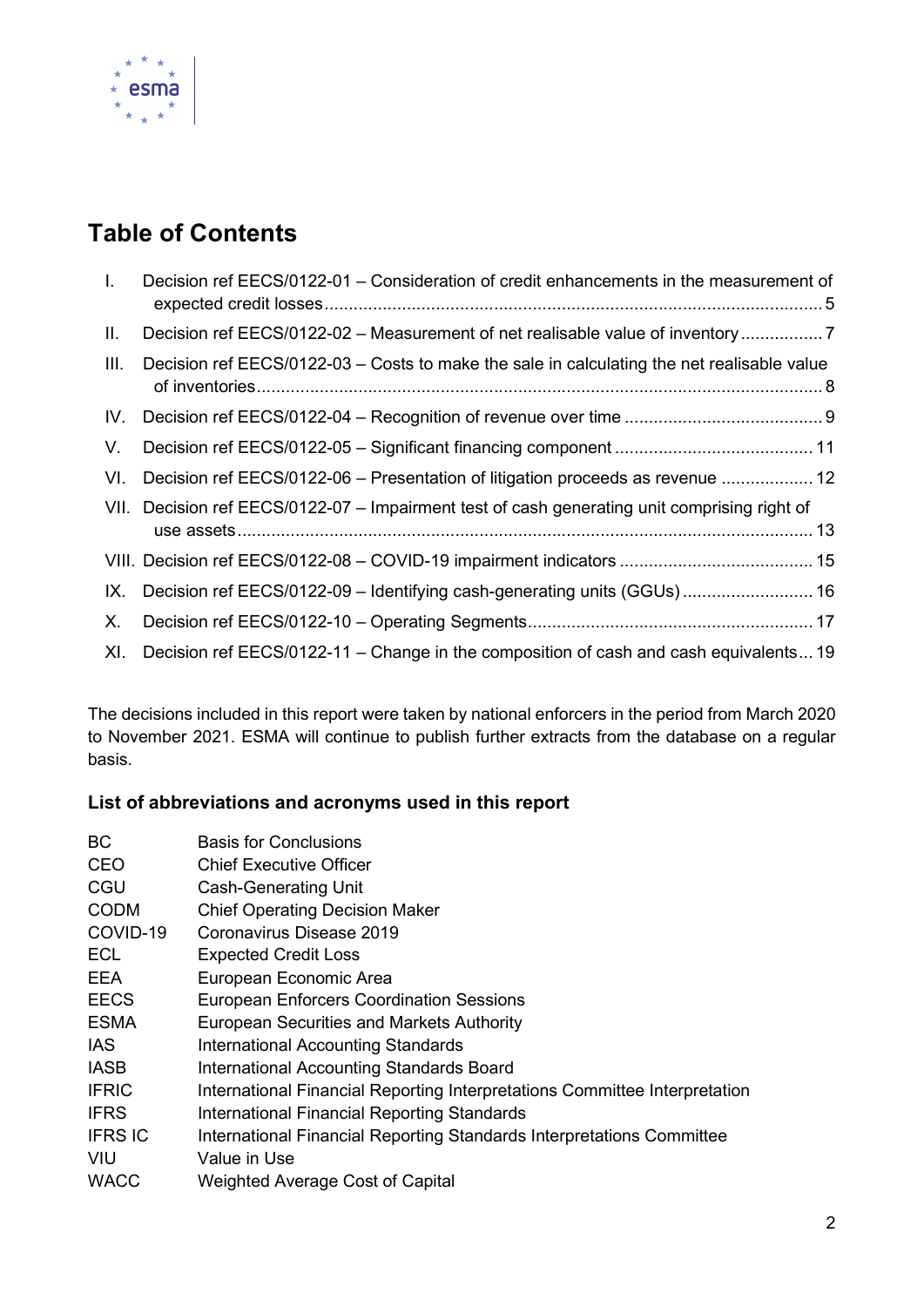

The European Securities and Markets Authority (ESMA) publishes extracts from its confidential database of enforcement decisions on financial statements, with the aim of strengthening supervisory convergence and providing issuers and users of financial statements with relevant information on the appropriate application of the International Financial Reporting Standards (IFRS). According to its founding regulation, ESMA shall act in the field of financial reporting to ensure the effective and consistent application of European legislation.

In order to fulfil these responsibilities, ESMA organises the European Enforcers Coordination Sessions (EECS), a forum of 38 European enforcers from all European Economic Area (EEA) countries with responsibilities in the area of enforcement of financial information.

With responsibility for the coordination of supervision of almost 4,500 issuers listed on the regulated markets in the EEA preparing IFRS financial statements, EECS constitutes the largest regional enforcers' network with supervision responsibilities for IFRS.

Through EECS, European enforcers discuss and share their experience on the application and enforcement of IFRS. In particular, they discuss significant enforcement cases before and/or after decisions are taken in order to promote a consistent approach to the application of IFRS. In addition, EECS produces technical advice on ESMA Statements and Opinions on accounting matters and reviews accounting practices applied by European issuers to enable ESMA to monitor market developments and practices.

In taking enforcement decisions, European enforcers apply their judgement, knowledge and experience to the facts and circumstances of the individual cases they consider. Relevant factors may also include other areas of national law beyond the accounting requirements. Interested parties should, therefore, carefully consider the circumstances when reading the cases. As IFRS are principles-based, there can be no one single way of dealing with numerous situations which may seem similar but in substance are different.

Decisions taken by enforcers do not provide generally applicable interpretations of IFRS; this remains the role of the IFRS Interpretations Committee (IFRS IC). The decisions published in each extract are based on the IFRS requirements valid at the time of the IFRS financial statements and may be superseded by subsequent developments in IFRS.

The publication of selected enforcement decisions informs market participants about which accounting treatments European enforcers may consider as complying with IFRS; i.e. whether the treatments considered are within the accepted range of those permitted by IFRS. Such publication, together with the rationale behind the decisions, contributes to a consistent application of IFRS in the EEA.

In accordance with the provisions of the ESMA Guidelines on Enforcement of Financial Information, cases submitted to the enforcement database are considered to be appropriate for publication if they fulfil one or more of the following criteria:

- The decision refers to a complex accounting issue or an issue that could lead to different applications of IFRS;
- The decision relates to a relatively widespread issue among issuers or within a certain type of business and, thereby, may be of interest to other enforcers or third parties;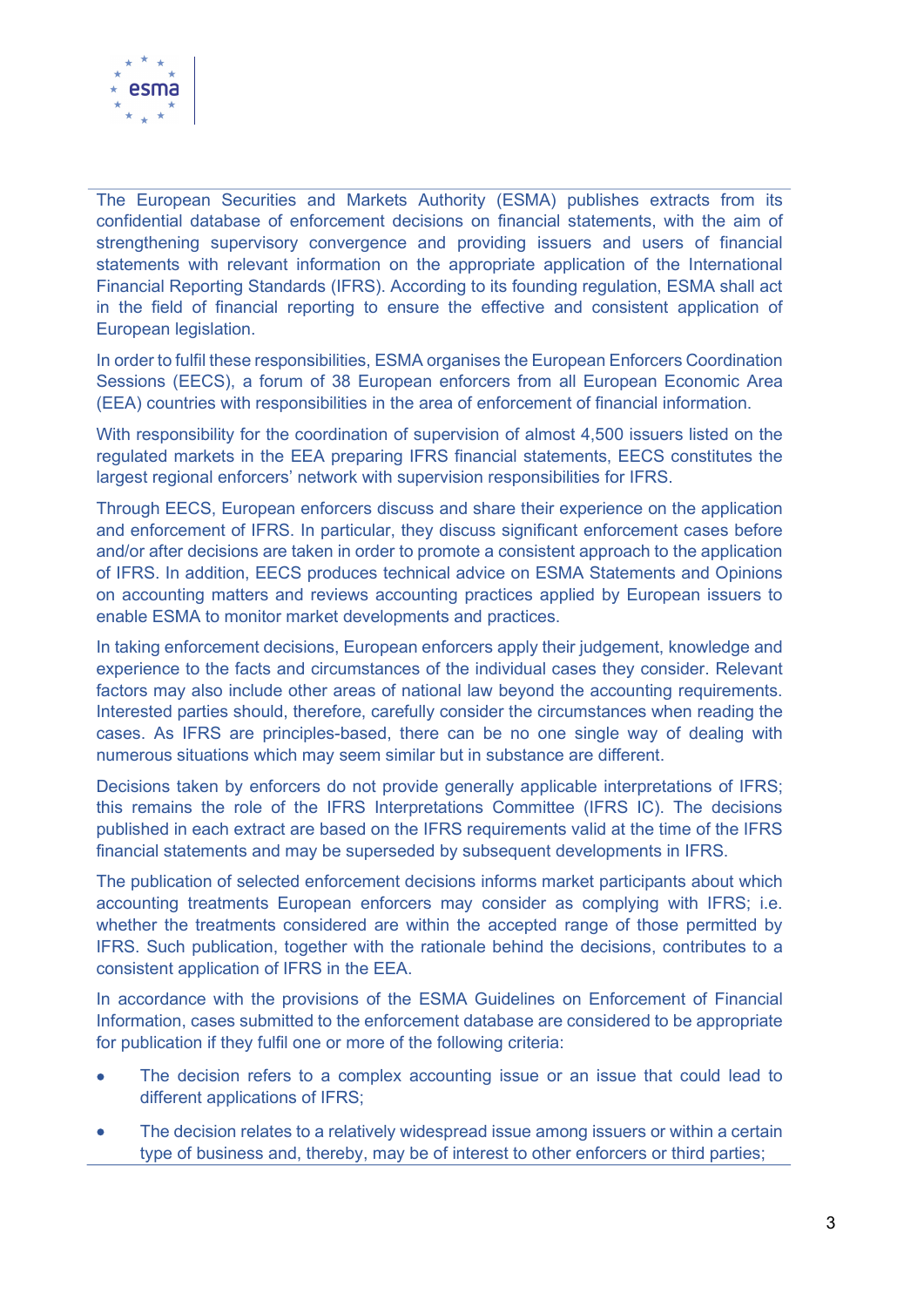

- The decision addresses an issue on which there is no experience or on which enforcers have inconsistent experiences;
- The decision has been taken on the basis of a provision not covered by an accounting standard.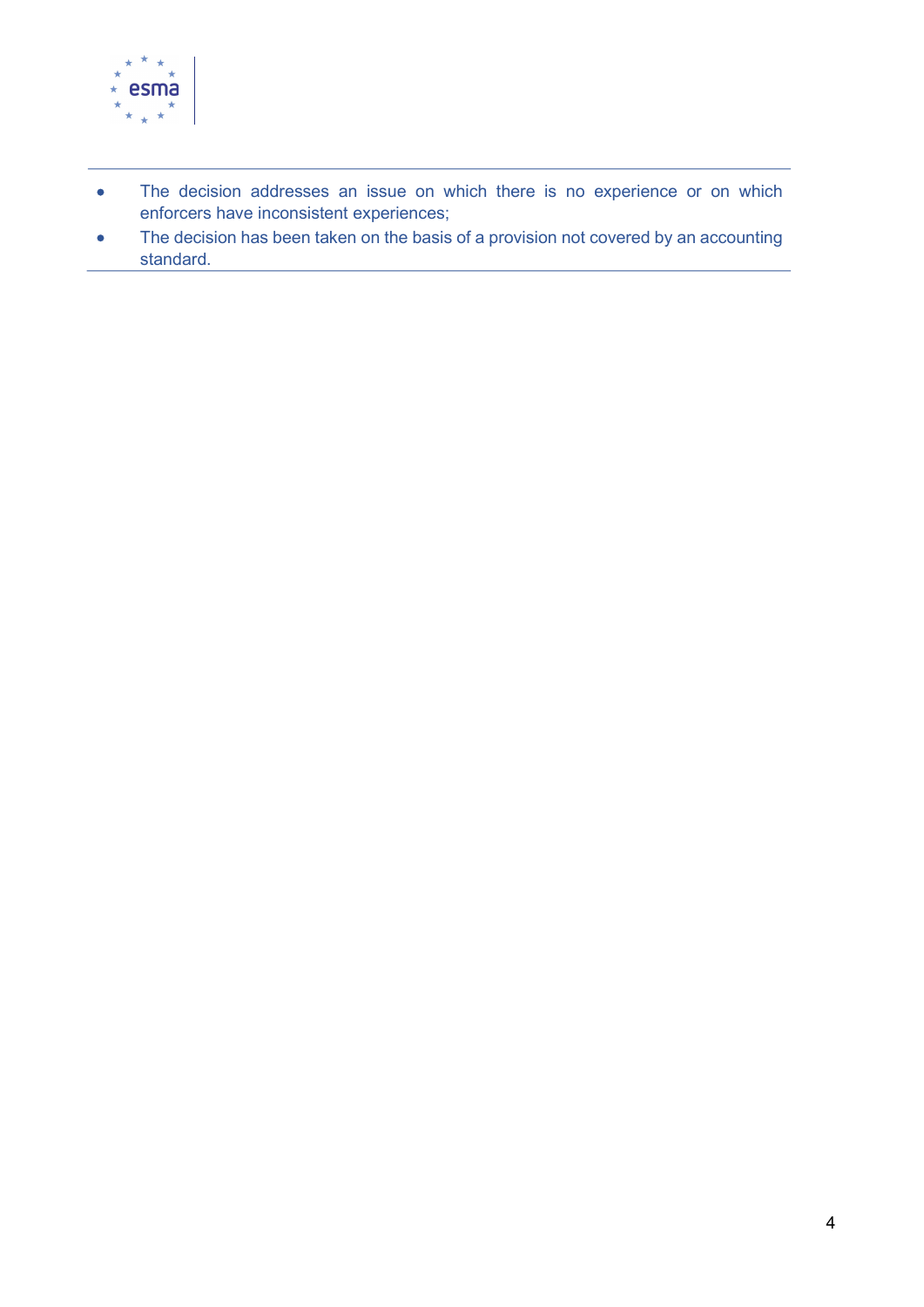

# I. Decision ref EECS/0122-01 – Consideration of credit enhancements in the measurement of expected credit losses

Financial year end: 31 December 2018

Category of issue: Measurement of the expected credit losses (ECL), Credit enhancements Standards or requirements involved: IFRS 9 Financial Instruments

#### Description of the issuer's accounting treatment

- 1. The issuer is a limited company which provides loans to property owners arranged in portfolios (portfolio loans). The loans are financed through the issuance of participation loans (debentures) listed on a stock exchange. In the financial statements of the issuer, the portfolio loans and debentures are accounted for at amortised cost.<sup>1</sup>
- 2. Debenture agreements include a repayment clause according to which the issuer's obligation to repay the respective debenture is limited to the actual cash flow received from the related portfolio loans. A debenture holder is not guaranteed to receive repayment of either the nominal amount or the interest. The right to repayment is limited to the assets contained in the related portfolio and any amounts received by the issuer in relation to the respective portfolio loans. The debenture holder is not entitled to any other assets held by the issuer.
- 3. The issuer does not recognise allowances for expected credit losses (ECL) on portfolio loans. The issuer believes that there is no need to calculate ECL, as the repayment clause would compensate the issuer for any potential credit loss on portfolio loans and credit losses on the portfolio loans would therefore not have any impact on either the issuer's income statement or equity.
- 4. The issuer argues that the repayment clause in the debenture agreement is in substance a credit enhancement to the portfolio loans and should be considered as a financial guarantee in accordance with paragraph B5.5.55 of IFRS 9. As the provider of the financial guarantee is the holder of the debenture loan, in case of a portfolio loan default, there are no payments from the debenture holder to the issuer.
- 5. With respect to the requirement of paragraph B5.5.55 that credit enhancement shall be part of the contractual terms, the issuer believes that a financial guarantee does not have to be explicitly included in the contractual terms of the debt instrument to be considered a part of these contractual terms.

#### The enforcement decision

6. The enforcer concluded that the issuer shall measure loss allowances for ECL on portfolio loans without taking into consideration the contractual terms of debentures.

<sup>&</sup>lt;sup>1</sup> In the jurisdiction in which the issuer is registered, there is an exception under the accounting rules for applying IFRS in the separate financial statements, which permits the use of amortised cost in the measurement of financial instruments, even if IFRS 9 would require fair value measurement. For this reason, issues related to the application of the measurement requirements of IFRS 9 are not relevant in this case.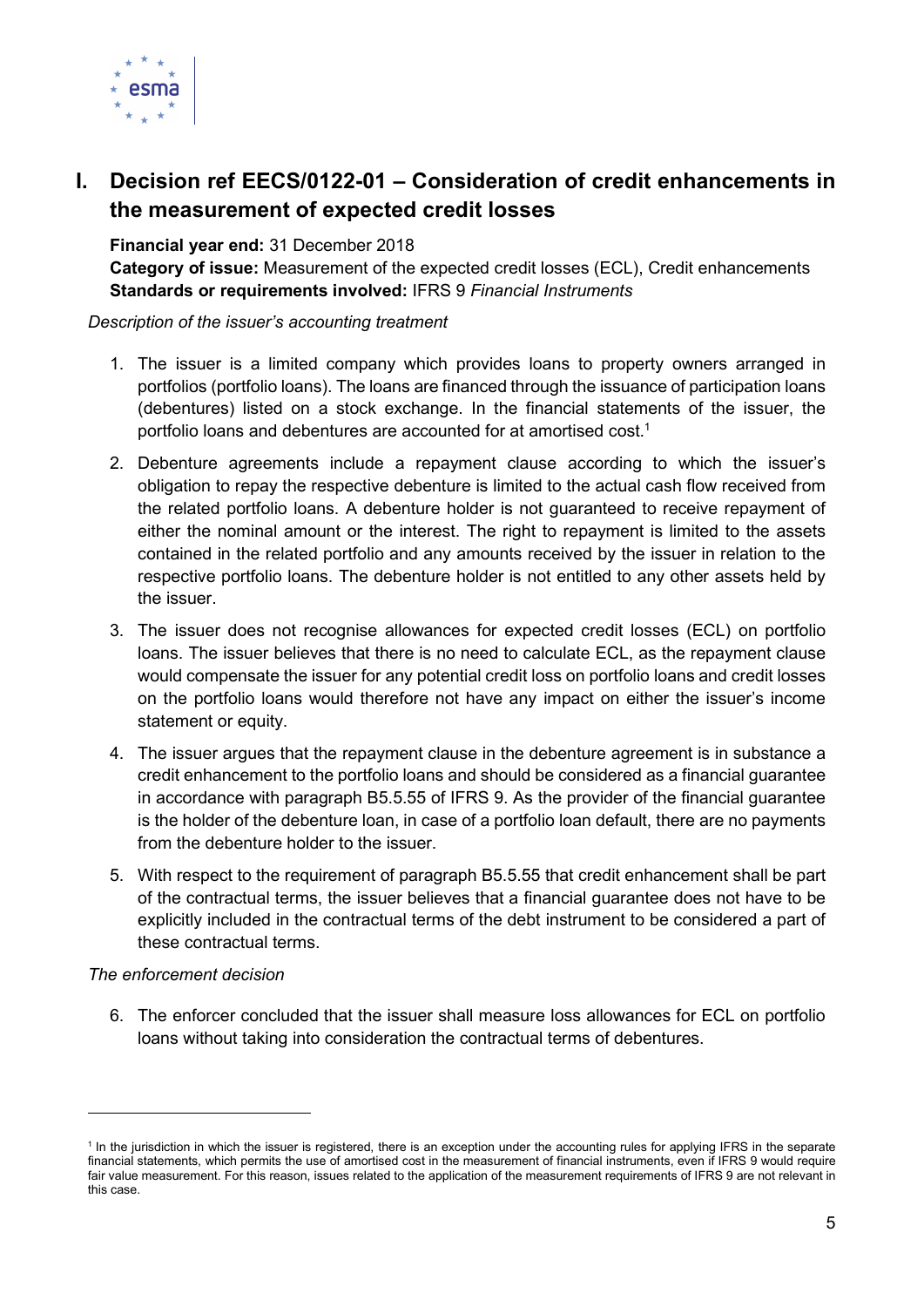

- 7. According to paragraph 5.5.1 of IFRS 9 an entity shall recognise a loss allowance for ECL on financial assets carried at amortised cost. When ECL are estimated, future cash flows from credit enhancements shall be taken into account in accordance with paragraph B5.5.55 of IFRS 9 which states that "for the purposes of measuring expected credit losses, the estimate of expected cash shortfalls shall reflect the cash flows expected from collateral and other credit enhancements that are part of the contractual terms and are not recognised separately by the entity".
- 8. In its March 2019 Agenda Decision,<sup>2</sup> the IFRS IC confirmed that according to paragraph B5.5.55 the cash flows expected from a credit enhancement are included in the measurement of ECLs if the credit enhancement is both (a) part of the contractual terms; and (b) not recognised separately by the entity. Moreover, the IFRS IC concluded that, if a credit enhancement is required to be recognised separately by IFRS, an entity cannot include the cash flows expected from it in the measurement of ECL.
- 9. Since, in the issuer's portfolio loan agreements, there is no reference to the repayment clause in the debenture agreement, the credit enhancement is not an explicit part of the contractual terms of the portfolio loans.
- 10. Moreover, the mere fact that the debt instrument (portfolio loans) is entered into at the same time as the debenture, which is a result of the business model and risk management strategy of the issuer, is not sufficient to conclude that credit enhancement is integral to the portfolio loan agreements.
- 11. The repayment clause is an arrangement between the issuer and the holder of the debenture and, therefore, not a part of the arrangement between the issuer and the receiver of the portfolio loan. Therefore, the repayment clause should be recognised separately by the issuer.
- 12. In addition, the enforcer pointed out that the wording of paragraph B5.5.55 as well as the wording of the IFRIC Agenda Decision indicate that in order to constitute a credit enhancement, there should be a cash flow to the issuer resulting from the credit enhancement in addition to the cash flows from the original portfolio loan. Since the compensation for losses on portfolio loans is only achieved by a corresponding reduction in the repayment of the debenture loan, there is no such cash flow.

<sup>&</sup>lt;sup>2</sup> IFRIC Update March 2019.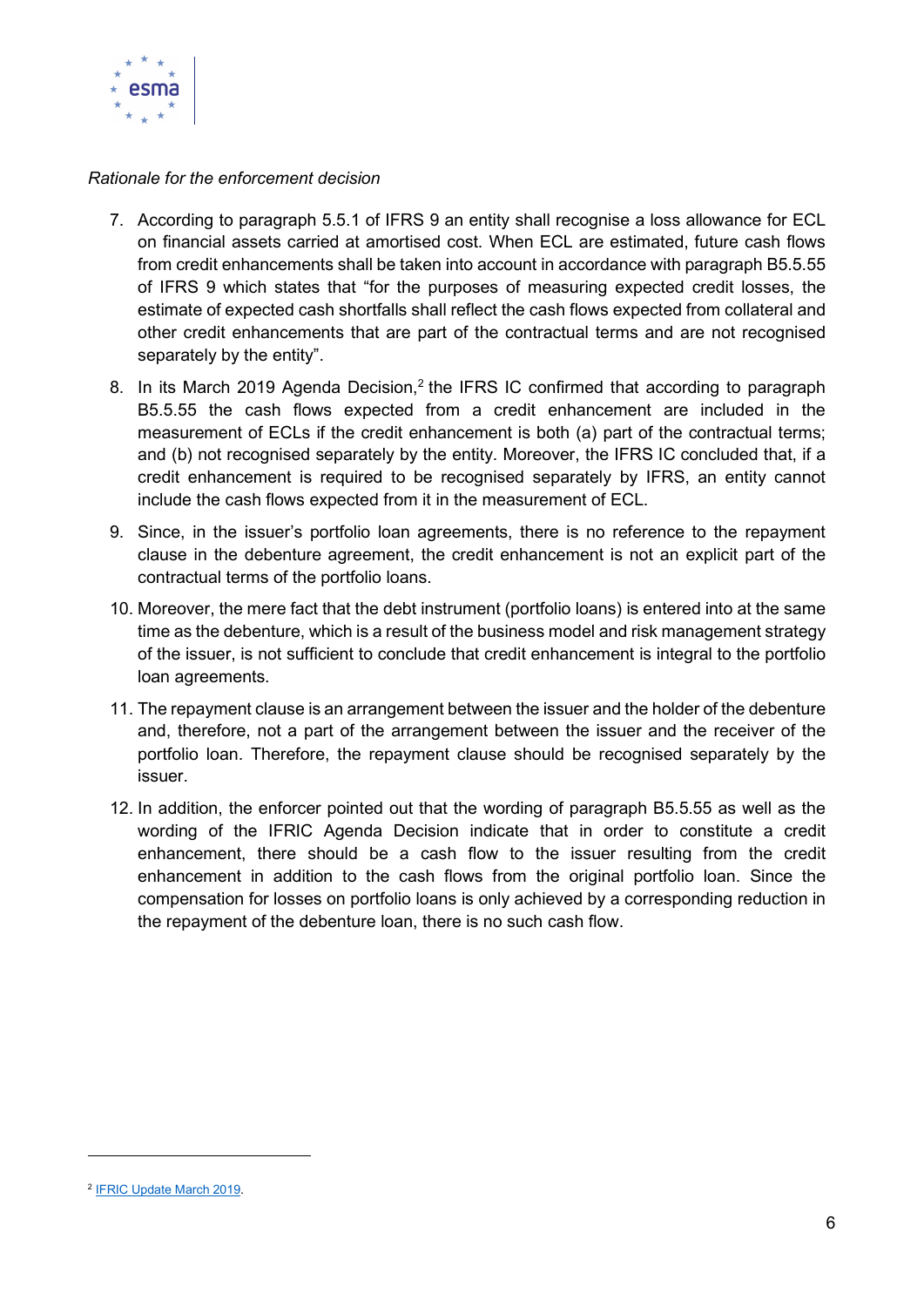

# II. Decision ref EECS/0122-02 – Measurement of net realisable value of inventory

Financial year end: 31 December 2018 Category of issue: Inventories, Net realisable value Standards or requirements involved: IAS 2 Inventories

Description of the issuer's accounting treatment

- 13. The issuer is a biotechnology company that develops ingredients for cosmetic products. The inventory consists mainly of unrefined products used to produce the signature ingredient and quantities of the signature ingredient. The issuer measured its inventory at cost.
- 14. In 2017, the issuer renewed a five-year exclusivity agreement with a skincare retail company whose plan was to market and sell skincare products containing the issuer's ingredient. The agreement contained provisions regarding the payment of exclusivity fees, royalties and the price per unit of the ingredient. Based on this agreement, the issuer received a payment related to exclusivity fees in 2017. The agreement, however, did not contain any firm commitment of the skincare retailer to acquire the ingredient of the issuer nor a renewal option to be exercised by the issuer (the extension of the contract was solely dependent on the skincare retailer's decision). The issuer, however, expected that the contract would be renewed beyond 2022, and thus an additional payment related to exclusivity fees would occur in 2022 or 2023. According to the issuer, the payment of the exclusivity fees would exceed the book value of the inventory.
- 15. Upon request and considering that there had been no sales of the ingredient since the entering into force of the contract, the issuer considered that the net realisable value of the inventory should take into account potential future fees to be received by the issuer in the event that the exclusivity agreement signed with the skincare retail company was extended.
- 16. The issuer claimed that the example in paragraph 31 of IAS 2 regarding the determination of net realisable value is not exhaustive and that the possible future fees for extending an exclusivity agreement should be considered by analogy as a "firm sales or service contract" and taken into account when calculating net realisable value. The issuer argued that (i) the inventory is held to fulfil the exclusivity agreement which ends in 2022, and that (ii) future payments from a potential renewal of the exclusivity agreement beyond 2022 should be taken into consideration when determining the net realisable value of the inventory.
- 17. The issuer further claimed that if the exclusivity agreement is not renewed, the issuer will be able to sell its products to other customers. Therefore, future cash flow from sales to other customers should also be taken into account to support the value of the inventory. In this respect, the issuer expected the sales to other clients to increase significantly in the future.

#### The enforcement decision

18. The enforcer did not agree with the issuer's accounting treatment concerning the measurement of the inventory. The issuer was not able to estimate the net realisable value of the inventories or to provide reliable evidence for the value of the inventories based on historical sales or forecasts as at 31 December 2018.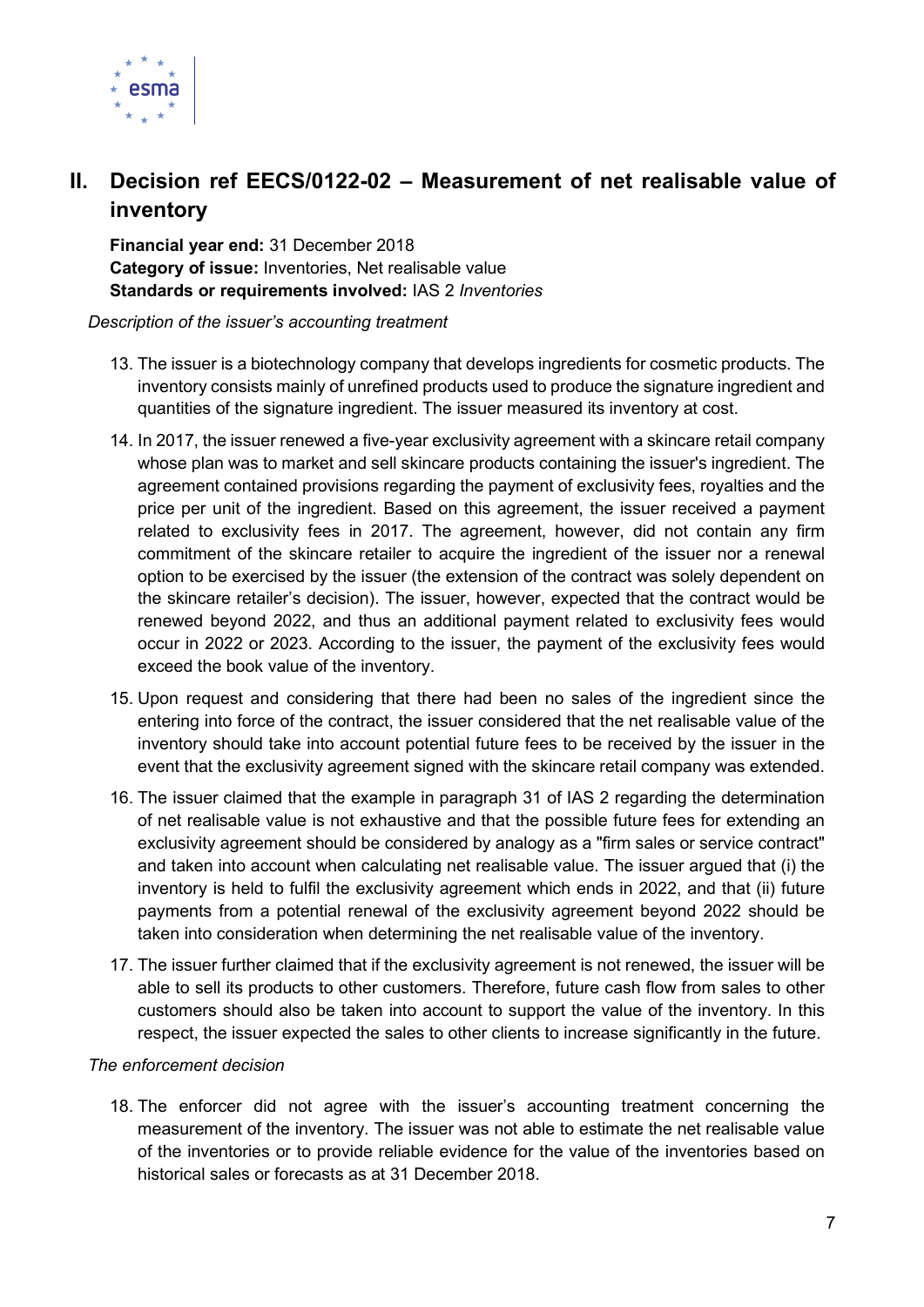

19. The enforcer disagreed with the issuer's assessment that the extension of the exclusivity agreement, which is not under the control of the issuer, can be considered similar to a firm sales and service contract in paragraph 31 of IAS 2. The enforcer concluded that future payments related to the exclusivity agreement cannot be considered when calculating the net realisable value of the inventory because the issuer had no unconditional right to receive such future cash flows (e.g., no binding agreement). Therefore, the enforcer required the issuer to write-down the inventory.

#### Rationale for the enforcement decision

- 20. According to paragraph 9 of IAS 2, inventories shall be measured at the lower of cost and net realisable value. Paragraph 31 of IAS 2 states that "Estimates of net realisable value also take into consideration the purpose for which the inventory is held. For example, the net realisable value of the quantity of inventory held to satisfy firm sales or service contracts is based on the contract price."
- 21. Even if the enforcer agreed that the purpose for which the inventory was held should have been taken into consideration in accordance with paragraph 31 of IAS 2, it was the enforcer's opinion that the option to extend the exclusivity agreement could not be regarded as an example equivalent to a firm sales and service contract in paragraph 31 of IAS 2.
- 22. Although the issuer assumed that the extension of the contract was certain, the renewal of the contract depended on the decision of the skincare retailer and there was no documentation available to support the retailer's intention or decision to renew the contract. Therefore, the issuer could not demonstrate that (i) there was a right to receive any future exclusivity cash flows (as no binding agreement existed) and (ii) the contract included firm sales commitments (the contract only specifies the sales price and price regulation mechanisms per unit of the signature ingredient in case these sales would occur).
- 23. Finally, based on historical information, sales of the ingredient were immaterial at the time of the examination. Furthermore, the issuer could not demonstrate (e.g., based on reasonable assumptions related to prices and quantities) how the removal of the exclusivity clauses would support an increase of the sales to other customers to corroborate the value of the inventory.

## III. Decision ref EECS/0122-03 – Costs to make the sale in calculating the net realisable value of inventories

Financial year end: 31 December 2019 Category of issue: Definition of "costs necessary to make the sale", net realisable value Standards of requirements involved: IAS 2 Inventories

#### Description of the issuer's accounting treatment

24. The issuer is a sports retailer whose inventories had been increasing over the years and amounted to 37% of its sales in 2019 (25% in 2015). The issuer experienced declining sales in 2019 and launched a campaign to sell its obsolete and aged stock at reduced price to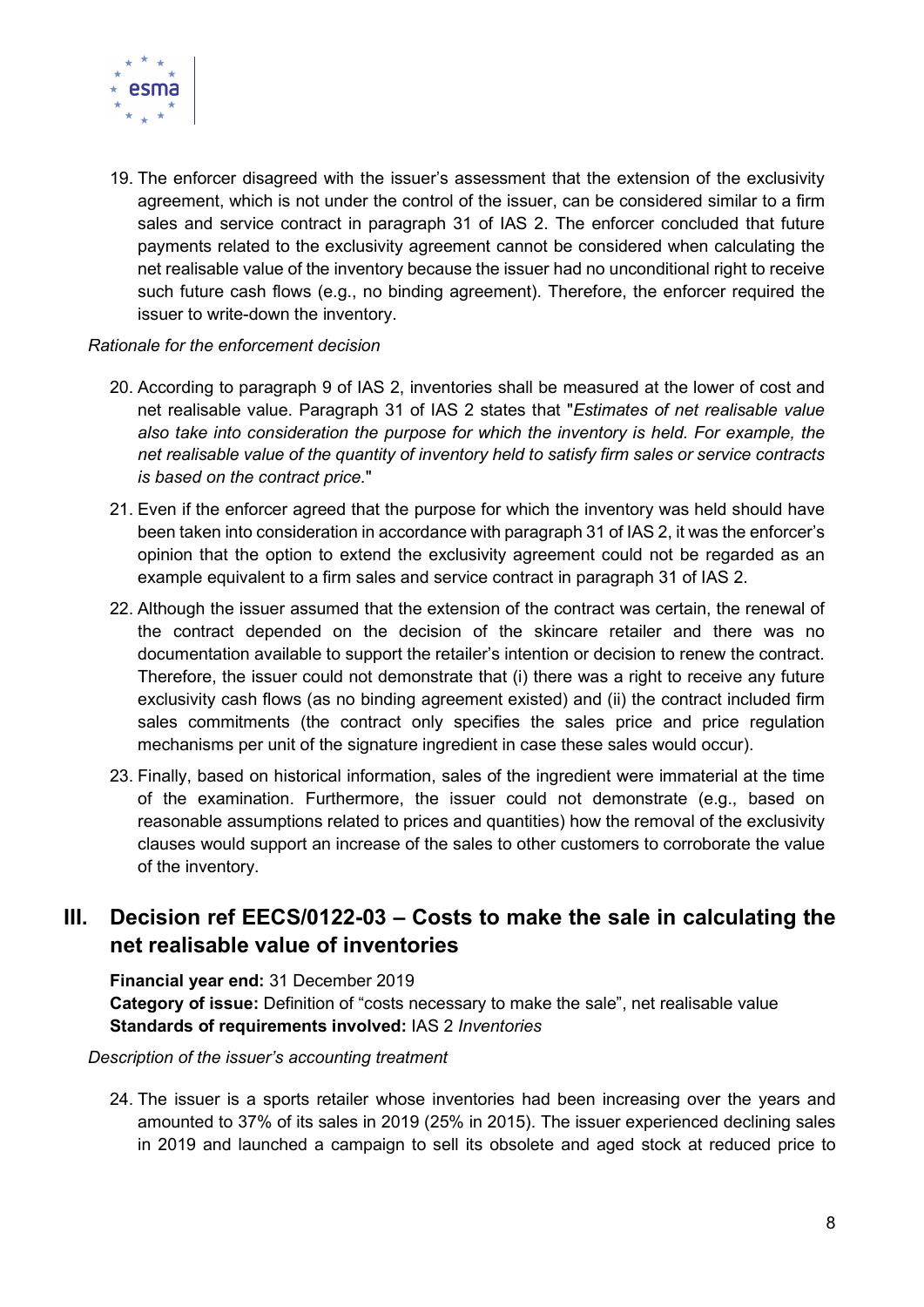

reduce storage costs and inventory. In this process the issuer determined the net realisable value at a lower amount than the book value.

25. In calculating the net realisable value, the issuer considered that "estimated costs necessary to make the sale", which are part of the definition of net realisable value in paragraph 6 of IAS 2, only relate to the incremental costs of selling the aged and discounted inventory during the campaign period. The issuer did not consider marketing costs or transportation costs from the warehouses to the stores within the calculation, noting that a part of the already incurred overall marketing costs was allocated to the campaign. Therefore, the issuer considered that these costs were not incremental.

#### The enforcement decision

26. The enforcer disagreed with the issuer and considered that all costs necessary to make the sale of the entire inventory as of 31 December 2019 should be considered when calculating the net realisable value and not only the incremental costs for the campaign to sell the aged and discounted inventory

#### Rationale for the enforcement decision

- 27. The enforcer acknowledged that IAS 2 does not define "costs necessary to make the sale". However, the enforcer considered that these costs relate to the sale of the entire inventory and not just part of it. Furthermore, the enforcer considered that the costs should have included the marketing and distribution costs related to the sale of the inventory at year-end and not only incremental marketing costs related to a single campaign.
- 28. In its June 2021 Agenda Decision,<sup>3</sup> the IFRS IC observed that IAS 2 does not allow an entity to limit "costs necessary to make the sale" to only those that are incremental, thereby excluding costs that the entity must incur to sell its inventories but that are not incremental to a particular sale.

## IV. Decision ref EECS/0122-04 – Recognition of revenue over time

Financial year end: 30 June 2018

Category of issue: Revenue recognition, Performance obligations satisfied over time Standards or requirements involved: IFRS 15 Revenue from Contracts with Customers

#### Description of the issuer's accounting treatment

29. The issuer is a ship building company that enters into long-term contracts for the construction of vessels. The construction period is usually from one and a half to three years, depending on the type of vessel to be built.

<sup>3</sup> Costs Necessary to Sell Inventories (IAS 2 Inventories)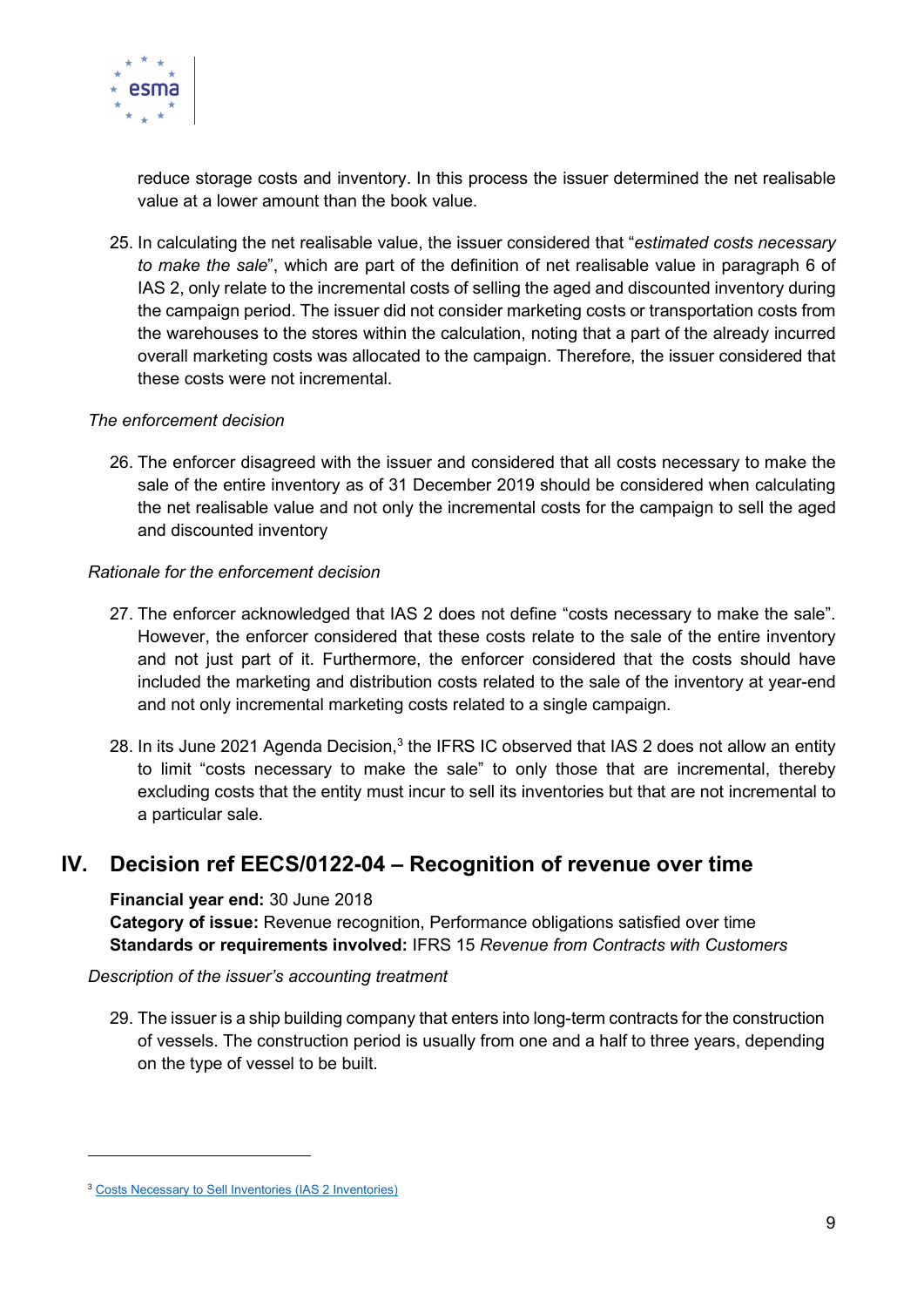

- 30. For shipbuilding contracts, the issuer uses a standard contract (a contract template used within the industry) intended to cover all the important aspects of a contract situation for construction of vessels.
- 31. The issuer recognised revenues from the shipbuilding contracts over time in accordance with paragraph 35(c) of IFRS 15, concluding that (i) the entity's performance does not create an asset with an alternative use to the entity and (ii) the entity has an enforceable right to payment for performance completed to date.
- 32. In the issuer's opinion, the contract does not provide the customer with any termination rights for reasons other than the issuer's failure to perform as promised. Therefore, the contract entitles the issuer to continue to transfer to the customer the goods or services promised in the contract and to require the customer to pay the consideration promised in exchange for those goods or services throughout the life of the contract. In such circumstances, an entity has, in accordance with paragraph B11 of IFRS 15, a right to payment for performance completed to date and to require the customer to perform its obligations.
- 33. The issuer has no past experience of customers terminating or attempting to terminate shipbuilding contracts for reasons other than the seller's default, nor does it have knowledge that this has occurred at any other shipyards known to the issuer.

#### The enforcement decision

34. To adequately support the accounting treatment, the enforcer requested the issuer to perform an assessment of applicable national laws to the contract (paragraph 37 of IFRS 15) and to consider whether any legislation or legal precedent could supplement or override the contractual terms per paragraph B12 of IFRS 15. Taking into account that the issuer's extended assessment of such items also led to the conclusion that revenue from the contracts should be recognised over time in accordance with paragraph 35(c) of IFRS 15, the enforcer did not object to the issuer's accounting treatment.

- 35. The enforcer agreed with the issuer's assessment that the issuer's performance does not create an asset with an alternative use to the entity referred to in paragraph 35(c) of IFRS 15. The enforcer also agreed with the issuer that the contract did not give the customer any termination rights for reasons other than the issuer's failure to perform as promised.
- 36. There are no statements in the contract asserting that contract provisions on termination by the customer are exhaustive. Furthermore, it is stated in the contract that the validity and understanding of the contract shall be subject to a specified national law that in certain cases gives the customer a termination right for other reasons than the seller's default. Therefore, the enforcer requested the issuer to analyse if the customer had termination rights based on national law and noted that the issuer must perform an assessment according to paragraphs 37 and B12 of IFRS 15.
- 37. The issuer performed a more detailed analysis of this matter. According to the issuer's legal opinion, while the contract was exhaustive in relation to the customer's right to terminate the contract, based on the national law applicable to the contract and the way the contract was drafted, it cannot be ruled out that a customer would be able to terminate a contract in certain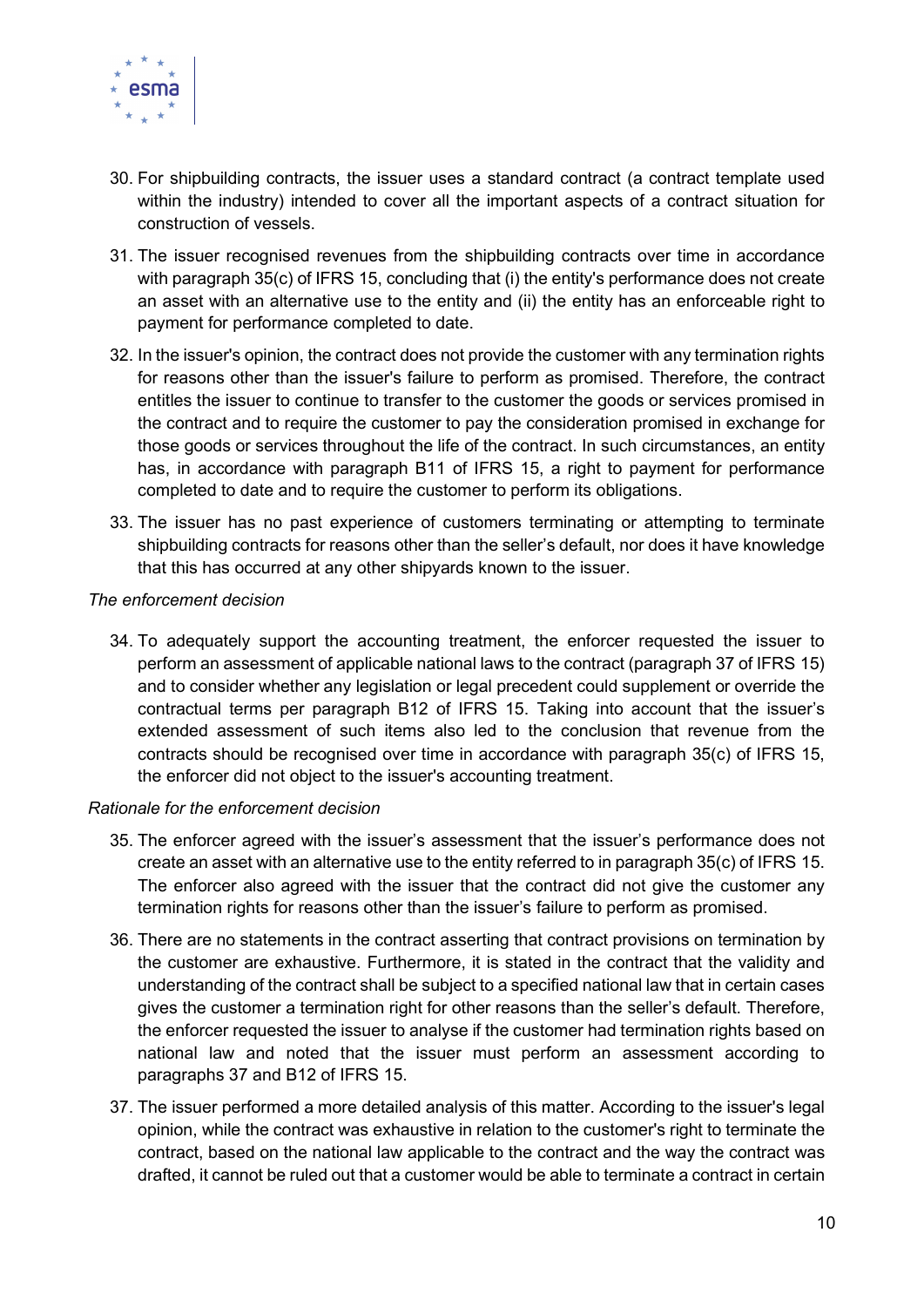

circumstances. Nevertheless, the issuer did not identify situations where signed shipbuilding contracts were terminated on the basis of national law (and not the contract).

38. Taking into account the legal analysis of applicable national legislation provided by the issuer and the lack of identified legal precedent of termination of such contracts for reasons other than the issuer's failure to perform, the enforcer did not object to the recognition of revenue over time in accordance with paragraph 35(c) of IFRS 15.

## V. Decision ref EECS/0122-05 – Significant financing component

#### Financial year end: 30 June 2018

Category of issue: Revenue recognition, Significant financing component in the contract Standards or requirements involved: IFRS 15 Revenue from Contracts with Customers

#### Description of the issuer's accounting treatment

- 39. The issuer is a ship building company that enters into long-term contracts for the construction of vessels. The construction period is normally from one and a half to three years depending on the type of vessel to be built.
- 40. According to the signed contracts, 20% of the fixed contract price is paid during the construction period, while 80% of the fixed contract price is paid at the time of delivery of the vessel ("physical transfer") to the customer. Revenue from these contracts is recognised over time in accordance with paragraph 35(c) of IFRS 15.
- 41. When assessing the existence of a significant financing component, the issuer considered that although the revenue from these contracts is recognised over time, there was no gradual transfer of control of the asset. In the issuer's view, the assessment of a significant financing component should be based on the "physical transfer" which occurs at the end of the construction, rather than on the timing of revenue recognition and transfer of the goods over time in accordance with paragraph 35(c) of IFRS 15.
- 42. In accordance with the issuer's assessment, there was no significant financing component as the major part (80%) of the fixed contract price is paid at the time of delivery and, as such, the fixed contract price did not significantly deviate from the cash selling price in accordance with paragraph 61 of IFRS 15.

#### The enforcement decision

43. The enforcer concluded that the issuer's assessment of payments during construction as advance payments was not in accordance with paragraphs 60 and 61 of IFRS 15. Therefore, the enforcer requested the issuer to reassess the existence of a significant financing component in relation to the shipbuilding contracts.

#### Rationale for the enforcement decision

44. The enforcer noted that, in accordance with paragraph 61 of IFRS 15, one of the factors to consider when assessing whether there is a significant financing component, is the expected length of time between when the entity transfers the promised goods and services to the customer and when the customer pays for those goods and services. Therefore, the enforcer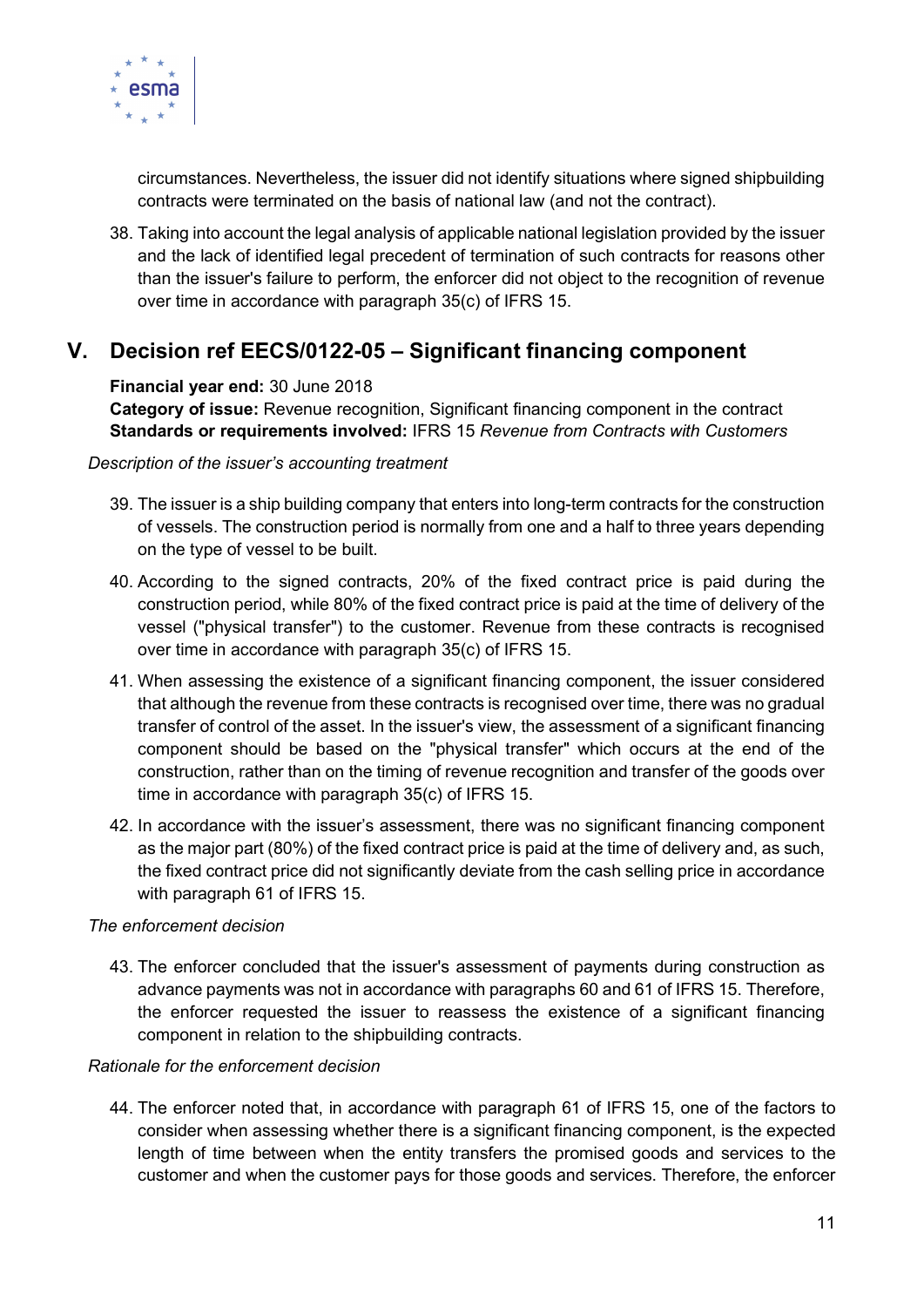

considered that the issuer should have assessed the existence of a significant financing component by comparing the timing of payments to the timing of transfer of goods or services which is determined in relation to the issuer's contracts by paragraph 35(c) of IFRS 15.

45. Consequently, the issuer was required to assess whether the contracts included a significant financing component in accordance with paragraphs 60 and 61 of IFRS 15 in relation to the 80% of the price being paid in arrears (i.e., to assess whether the issuer was providing financing to the customer) instead of assessing whether the 20% of the price was paid in advance (i.e., whereby the customer was providing a financing to the issuer). While making this assessment, the issuer was also required to take into consideration paragraph 62(c) of IFRS 15.

## VI. Decision ref EECS/0122-06 – Presentation of litigation proceeds as revenue

Financial year end: 31 December 2019 Category of issue: Presentation of ligation proceeds as revenue Standards or requirements involved: IFRS 15 Revenue from Contracts with Customers

#### Description of the issuer's accounting treatment

- 46. An issuer's patent was infringed by a third-party company after its license for the patent had expired. An out-of-court settlement resulted in a renewal of the license contract and in a lumpsum payment as a compensation for the infringement of the patent.
- 47. The issuer recognised the entire amount (income related to licence contract and the lumpsum payment) in the year in which the settlement was agreed upon and the consideration was received. The total amount was presented as revenue from equipment sales in the statement of profit or loss of the issuer, and further disaggregated in the notes as proceeds from patent litigation and arbitration settlements. Over the years, the issuer has considered income from patents licencing as revenue from ordinary activities.

#### The enforcement decision

48. The enforcer concluded that the issuer should not present the amount of the settlement that related to the infringement of the patent as revenue because, in relation to this part of the settlement, the third-party company is an infringer and is not acting as a customer as defined in paragraph 6 of IFRS 15.

#### Rationale for the enforcement decision

49. The enforcer agreed with the issuer that patent licencing is part of its ordinary business activities, and that a licensee can generally be considered a customer. Therefore, income recognised by the issuer that relates to the renewal of the licence (i.e., the revenue recognised in the period from the day of the settlement agreement) shall be considered revenue from contracts with a customer and falls within the scope of IFRS 15.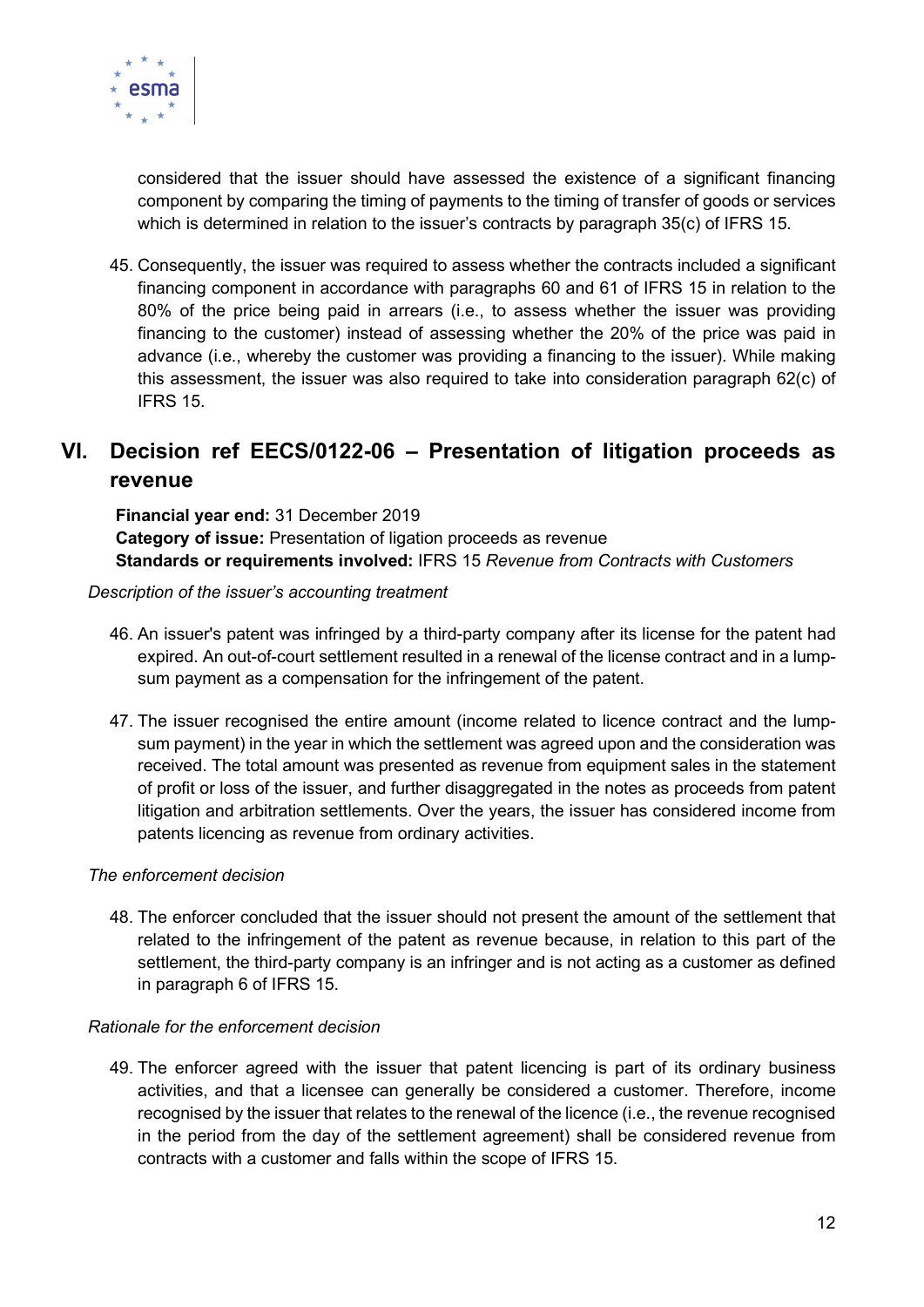

50. However, the enforcer observed that litigation settlements to remedy infringements of the issuer's patents were of a different nature than licencing and were not within the issuer's ordinary business activities as it was an uncommon source of income. Although the infringement was remedied, the enforcer did not consider that an infringer of patent can be considered a "customer" as defined in IFRS 15. Therefore, in accordance with paragraph 6 of IFRS 15 and paragraph 98 of IAS 1, the enforcer concluded that the issuer shall report the amount received from litigation and arbitration settlements which related to the remediation of the infringement of the patent as "other income" (instead of "revenue") and to present it separately in the statement of profit or loss.

# VII. Decision ref EECS/0122-07 – Impairment test of cash generating unit comprising right of use assets

Financial year end: 31 December 2020 Category of issue: Impairment test of a cash-generating unit with right-of-use assets Standards of requirements involved: IFRS 16 Leases; IAS 36 Impairment of Assets

#### Description of the issuer's accounting treatment

- 51. The issuer is a retail company that leases commercial premises where it carries out its business activity. In accordance with paragraph 22 of IAS 36, the issuer determines the recoverable amount of right of use assets associated with lease contracts at the level of each commercial premises which, together with other assets, represent the cash-generating unit (CGU) to which the right of use asset belongs.
- 52. In this assessment, the issuer considers that (i) the right-of-use assets do not generate cash inflows that are largely independent of those from other assets and (ii) the CGU would be disposed of together with the associated lease arrangements and the fair value less costs of disposal for each CGU would take into account the associated lease arrangements. For this reason, the issuer deducted the lease liabilities when determining the net carrying amount of the CGU. In addition, the issuer calculated the value in use (VIU) by deducting the estimated cash outflows to settle the lease liability from the projected cash flows of the CGU, and then discounted these net cash flows.
- 53. The issuer estimated the VIU discount rate using the weighted average cost of capital (WACC) determined applying the Capital Asset Pricing Model. The issuer did not take into account the application of IFRS 16 in the calculation of the WACC (discount rate). Instead, when determining the WACC, the issuer defined a set of comparable companies in the sector and estimated a gearing ratio, without considering the liabilities arising from lease arrangements. Hence, the WACC calculated by the issuer did not consider how leased assets are specifically financed by the issuer.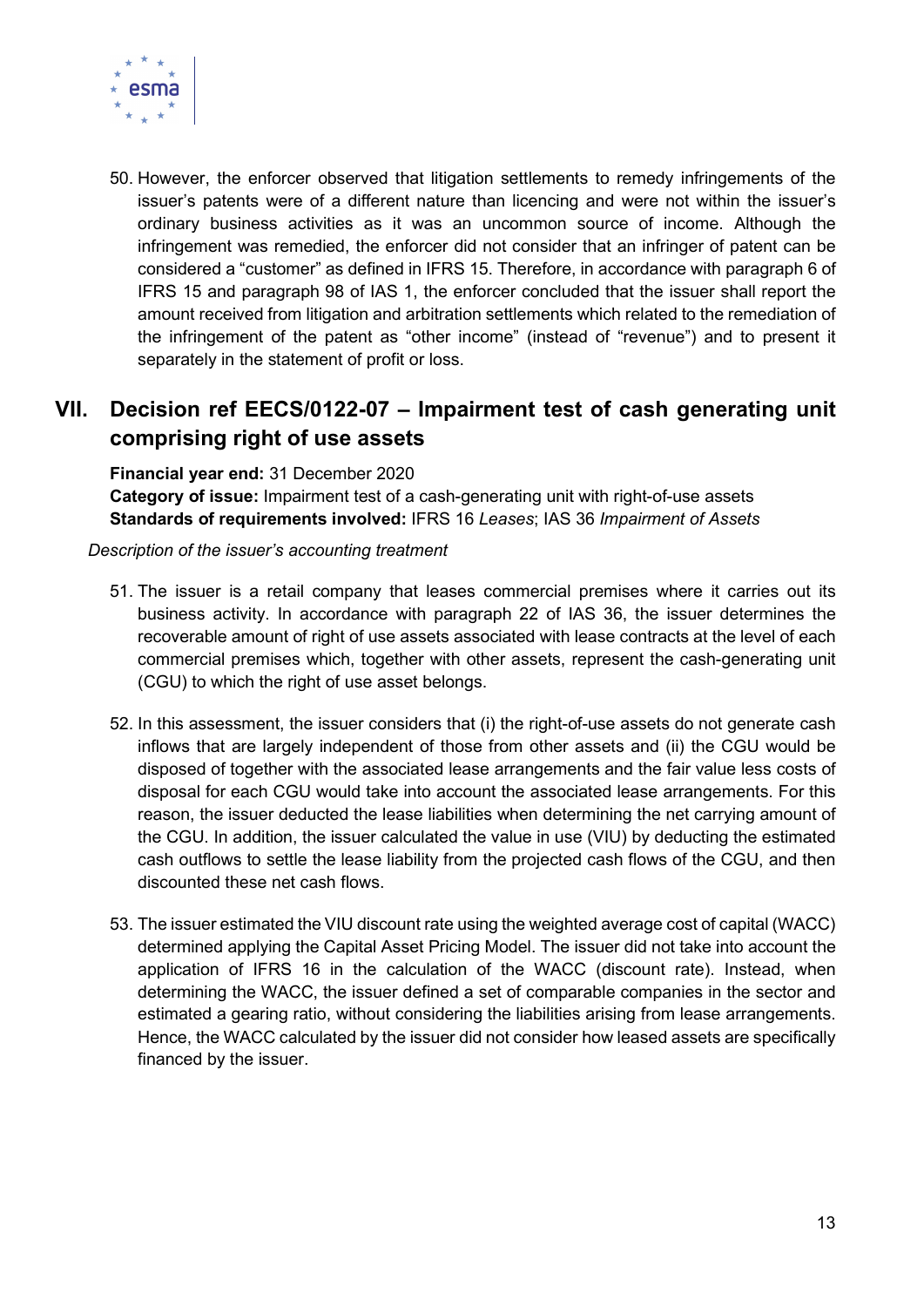

#### The enforcement decision

- 54. The enforcer did not agree with how the impairment test was performed by the issuer. The enforcer concluded that, if the carrying amount of the lease liabilities is deducted from the carrying amount of the CGU, the same amount should be deducted from the recoverable amount of the CGU. Therefore, the enforcer disagreed with the issuer's approach consisting in deducting the cash outflows related to the lease liabilities in the VIU cash flow projections.
- 55. Furthermore, the enforcer considered that the VIU discount rate should reflect the impact of IFRS 16 on the composition of the carrying amount of the CGU.

- 56. The enforcer agreed with the issuer that the right of use associated with the lease contracts is subject to impairment according to paragraph 33 of IFRS 16 and each CGU includes the right of use associated with the lease contracts, based on paragraph 22 of IAS 36.
- 57. Furthermore, the enforcer did not oppose the judgement applied by the issuer when concluding that it is necessary to deduct the lease liabilities from the carrying amount of the CGU in accordance with paragraph 76 and 78 of IAS 36. However, taking into account paragraph 78 of IAS 36 and the IFRS IC discussions in November 20154 and May 20165, the enforcer concluded that, if the carrying amount of the lease liabilities is deducted from the carrying amount of the CGU, an equivalent deduction should be made to the recoverable amount of the CGU (VIU) in order to provide a meaningful comparison. Whether the lease liabilities are deducted from both the carrying and recoverable amount of the CGU, or from neither, the outcome of both scenarios would be identical and, thereby, the impact on the impairment test would be neutral. Therefore, the enforcer required that the lease payment outflows that are already included in the measurement of the lease liability be excluded from the value in use estimation of the CGU and instead the carrying amount of the lease liabilities be directly deducted from the recoverable amount of the CGU (VIU).
- 58. Regarding the discount rate, paragraph A17 of IAS 36 states that WACC should be used only as a starting point to estimate the discount rate. The enforcer acknowledged that it is common practice for issuers to use WACC in VIU calculations directly. Nonetheless, the enforcer pointed out that the inclusion of the right of use asset in this scenario had changed the asset base being tested for impairment. Therefore, when estimating the WACC to obtain the discount rate, the issuer should take into account the lease liabilities in its capital structure and its related average interest rate.
- 59. The enforcer required the issuer to determine the impact of IFRS 16 when estimating the discount rate and, where material, to adjust the recoverable amount of the respective CGU(s).

<sup>4</sup> 412643EA-AF72-4CB6-B62A-05A9B18E2302 (ifrs.org)

<sup>5</sup> Considering recognised liabilities in determining recoverable amount and carrying amount of a cash-generating unit (IAS 36) (ifrs.org)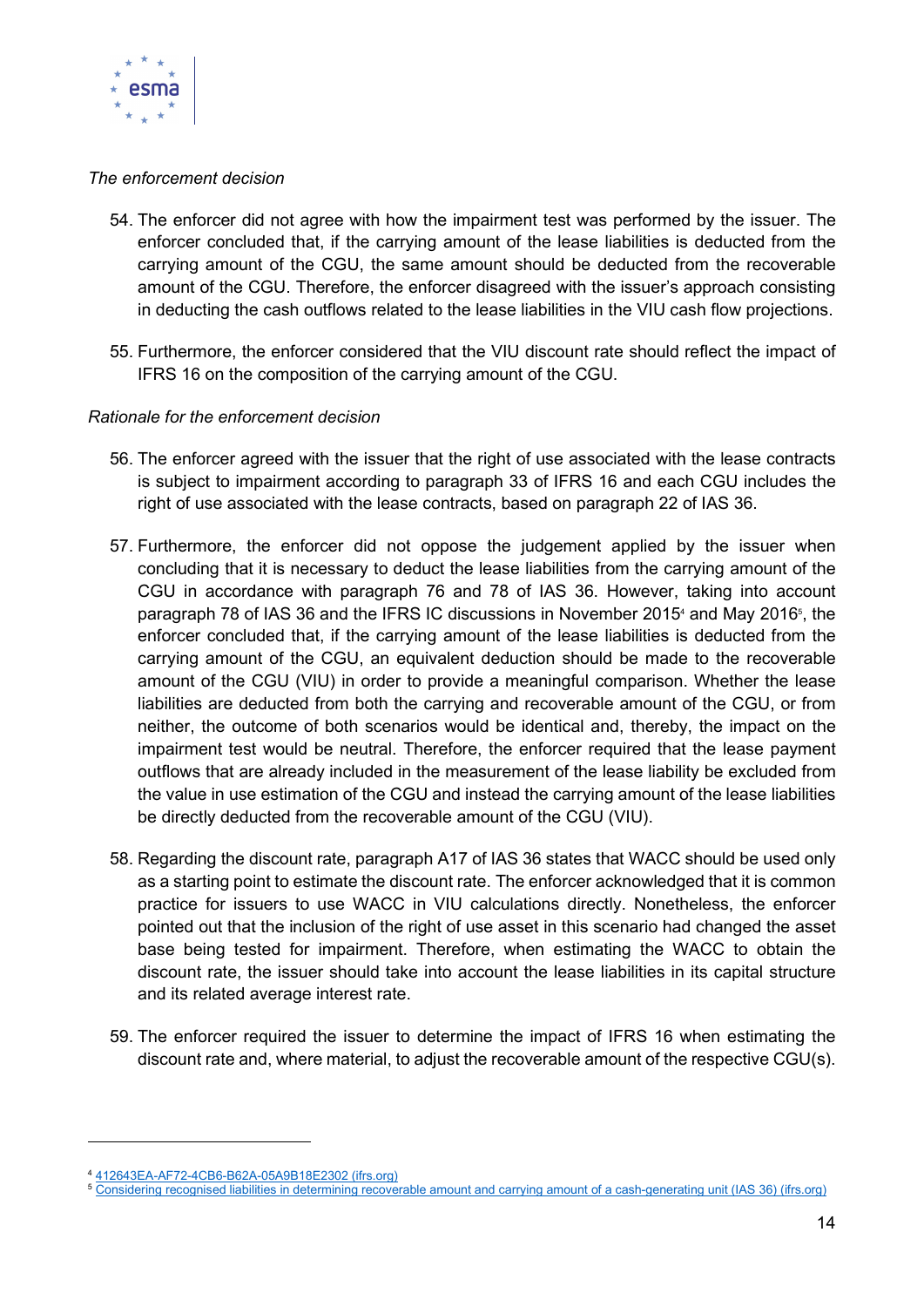

## VIII. Decision ref EECS/0122-08 – COVID-19 impairment indicators

#### Financial year end: 31 December 2020

Category of issue: Impact of COVID-19 travel restrictions and social distancing rules on impairment testing; Impairment indicators for long-term assets Standards of requirements involved: IAS 36 Impairment of Assets

#### Description of the issuer's accounting treatment

- 60. The issuer is a maritime transport group focused on carrying passengers and cars, Roll on Roll off freight and Container Lift on Lift off. Although its operations were significantly impacted due to COVID-19 travel restrictions and social distancing rules, in its 2020 annual financial statements the issuer disclosed that it had not identified any impairment indicators during 2020.
- 61. The issuer based its assessment on past experiences where the entity had experienced serious shocks to its activity levels and the time taken for recovery relative to the remaining life of its operating assets.
- 62. According to the issuer, the downturn was a one-off event and would not have material impact on its long-life vessels. The issuer also considered that travel restrictions were causing pentup demand which would materialise once restrictions were lifted. Regarding the profit reduction in 2020, the issuer noted paragraph 14 of IAS 36 and considered that cash flows should be considered over the life of the assets.
- 63. The issuer temporarily withdrew one ship from service in 2020. However, the issuer did not consider that the non-operation of that ship for the summer 2020 season met the definition of "idle" in paragraph 12(f) of IAS 36.
- 64. The issuer focused on the expression "shall consider" within paragraph 12 of IAS 36 and held the view that, should any of the situations in paragraph 12 (a) to (h) of IAS 36 exist, an entity shall consider those situations. However, these situations would not automatically constitute an indicator of impairment requiring an assessment of recoverable amount. Thus, the issuer did not estimate recoverable amounts.

#### The enforcement decision

65. The enforcer concluded that the impact of COVID-19 restrictions provided a strong indication that one or more of the impairment indicators in IAS 36 were triggered for the issuer during 2020. The enforcer requested that the issuer estimate the recoverable amount of the fleet at 31 December 2020 in accordance with paragraph 9 of IAS 36, and where relevant, recognise an impairment. In addition, the enforcer required the issuer to improve its disclosures regarding the impairment triggers and impairment tests carried out (such as sensitivity analysis and headroom).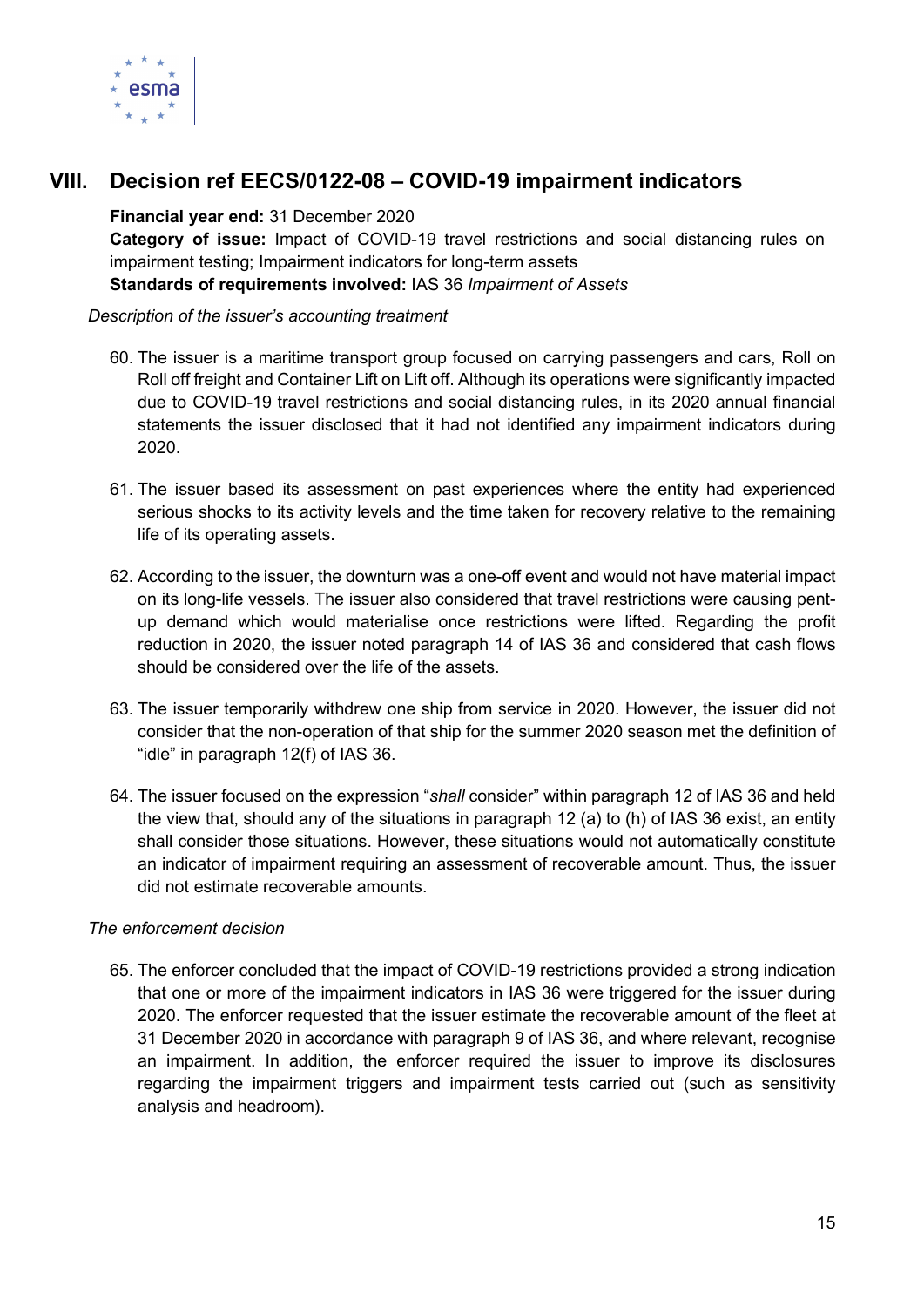

#### Rationale for the enforcement decision

- 66. With regards to paragraph 12(b) of IAS 36, the enforcer considered that COVID-19 restrictions and social distancing rules had an adverse effect on the market and economic environment in which the issuer operated which gave rise to a severe decline in the issuer's activities (e.g., one vessel was fully withdrawn from service during 2020 due to the decrease in demand). The issuer disclosed material declines in revenues, EBIT and profit.
- 67. The enforcer also noted that, taking into account that travel restrictions and social distancing rules imposed by government were still applicable, it was not clear when the activity levels of the issuer would return to normal and whether COVID-19 could be considered a one-off situation.
- 68. With regards to paragraph 12(f) of IAS 36, the enforcer considered that the ship temporarily withdrawn from service in 2020 was an idle asset and the issuer had an over capacity of vessels with a higher supply than demand.
- 69. Other factors the enforcer considered relevant in the context of the identification of impairment indicators were:
	- the issuer agreed a temporary increase in its leverage covenant with all its lenders;
	- an independent valuer of the issuer noted it was difficult to value the vessels due to the abnormal conditions prevailing as at 31 December 2020; and
	- the issuer had sought independent valuations on its vessels which could indicate the issuer had concerns.

## IX. Decision ref EECS/0122-09 – Identifying cash-generating units (GGUs)

Financial year end: 31 December 2019 Category of issue: Identifying CGUs, Impairment testing of CGUs Standards of requirements involved: IAS 36 Impairment of Assets

Description of the issuer's accounting treatment

- 70. The issuer is a sports retailer with physical stores in several countries as well as an online store. To support its activities the issuer also owns two warehouses where most of the inventory is stored. At 31 December 2019, the issuer concluded that, due to a significant decline in its sales and activities, indicators of impairment of its assets existed, prompting the issuer to conduct impairment tests. The issuer considered that its warehouses were separate CGUs as they operated the online store, which accounted for circa 16% of total group revenue in 2019. In doing so, the issuer noted that paragraph BCZ17 of IAS 36 suggests that a broader interpretation of what constitutes an active market within paragraph 70 of IAS 36 is possible.
- 71. The issuer determined the recoverable amount based on VIU as it was not possible to estimate a reliable fair value. To meet the requirements of paragraph 70 of IAS 36, the issuer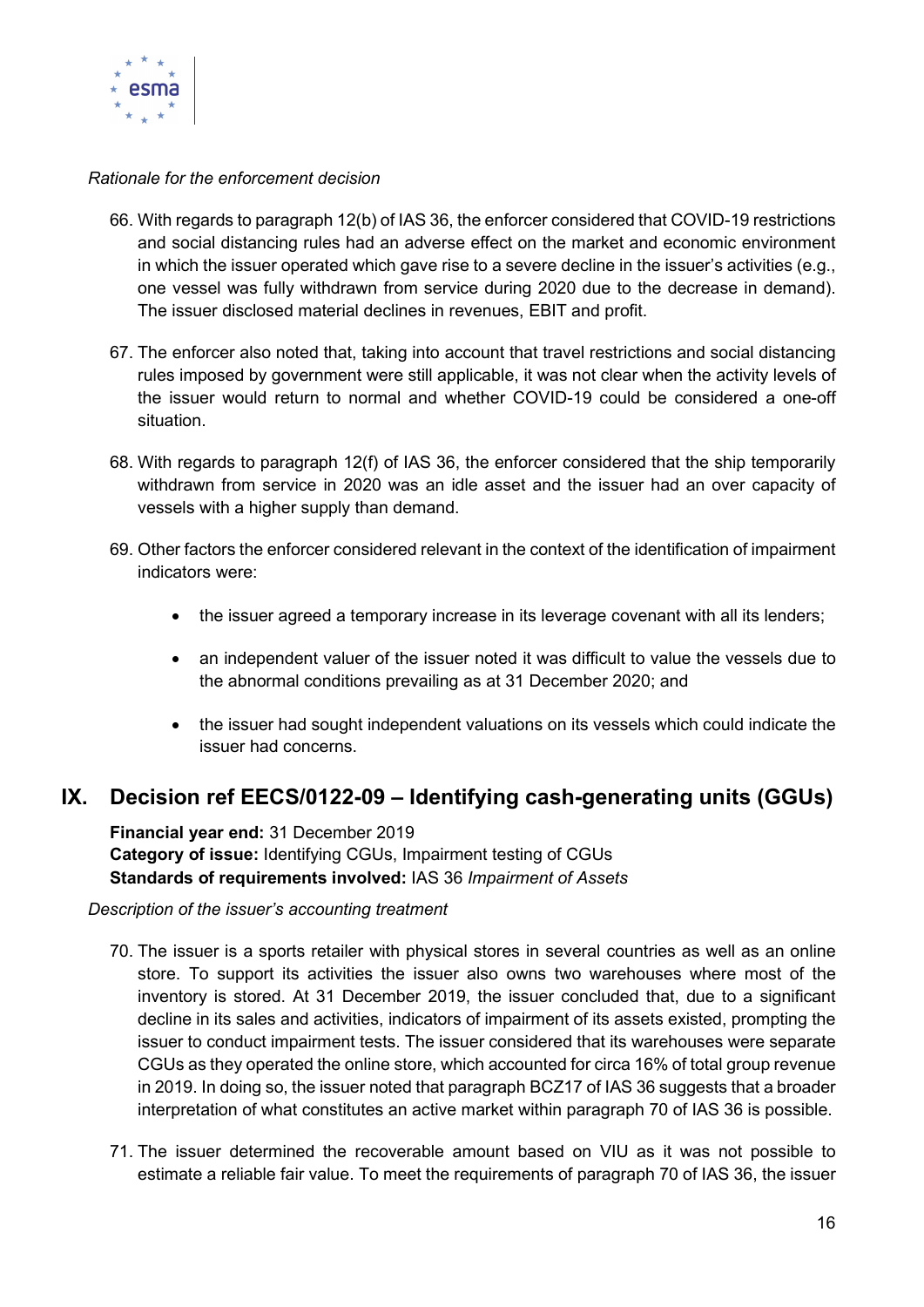

considered that the existing transfer pricing agreement between the warehouses and stores represented the best estimate of an arm's length transaction. The transfer pricing model secures a certain result margin in each store. The issuer noted that the pricing model was in line with OECD guidelines and was supported by benchmark analysis on similar companies. Following the assessment, the issuer concluded that no impairment loss should be recognised for the warehouses.

#### The enforcement decision

72. The enforcer disagreed with the assessment that the warehouses were separate CGUs. Instead, the enforcer considered that the warehouses should be considered as corporate assets and should have been allocated to the different store CGUs. Therefore, the enforcer required the issuer to perform an impairment test on this basis. Furthermore, the enforcer also considered that the issuer should have assessed whether the online sales from the warehouses should have been identified as separate CGUs.

#### Rationale for the enforcement decision

- 73. The enforcer noted that, except for the cash flows from online sales, the cash flows to the warehouses were vastly dependent on the cash flows of the stores. The enforcer could not consider the transfer pricing agreement equivalent to an arm's length transaction, noting the fact that the prices online for external clients and in physical stores were identical and thus warehouses are required to adjust their pricing to provide physical stores with a predefined margin.
- 74. Furthermore, the enforcer disagreed with the issuer's assessment regarding the existence of an active market in relation to sports equipment products transferred between the warehouse and the stores. In accordance with Appendix A of IFRS 13, in an active market, transactions take place with sufficient frequency and volume to provide pricing information on an ongoing basis. The enforcer noted that the volumes the issuer generates in most markets where it operates were of such a size that the conditions set out in IFRS 13 are not met.
- 75. Finally, the enforcer noted that using transfer pricing as a basis for the cash flows in the impairment testing would mean that impairment losses would never be recognised on any of the assets relating to the store CGUs (unless a decision to close the store is taken).

## X. Decision ref EECS/0122-10 – Operating Segments

Financial year end: 31 December 2018 Category of issue: Identification of multiple business units as operating segments Standards or requirements involved: IFRS 8 Operating Segments

#### Description of the issuer's accounting treatment

76. The issuer provides transportation and logistics services. Its main activities comprise the manufacturing and sale of product A. Secondarily, the issuer also provides e-commerce and retail solutions for a second line of products (product B).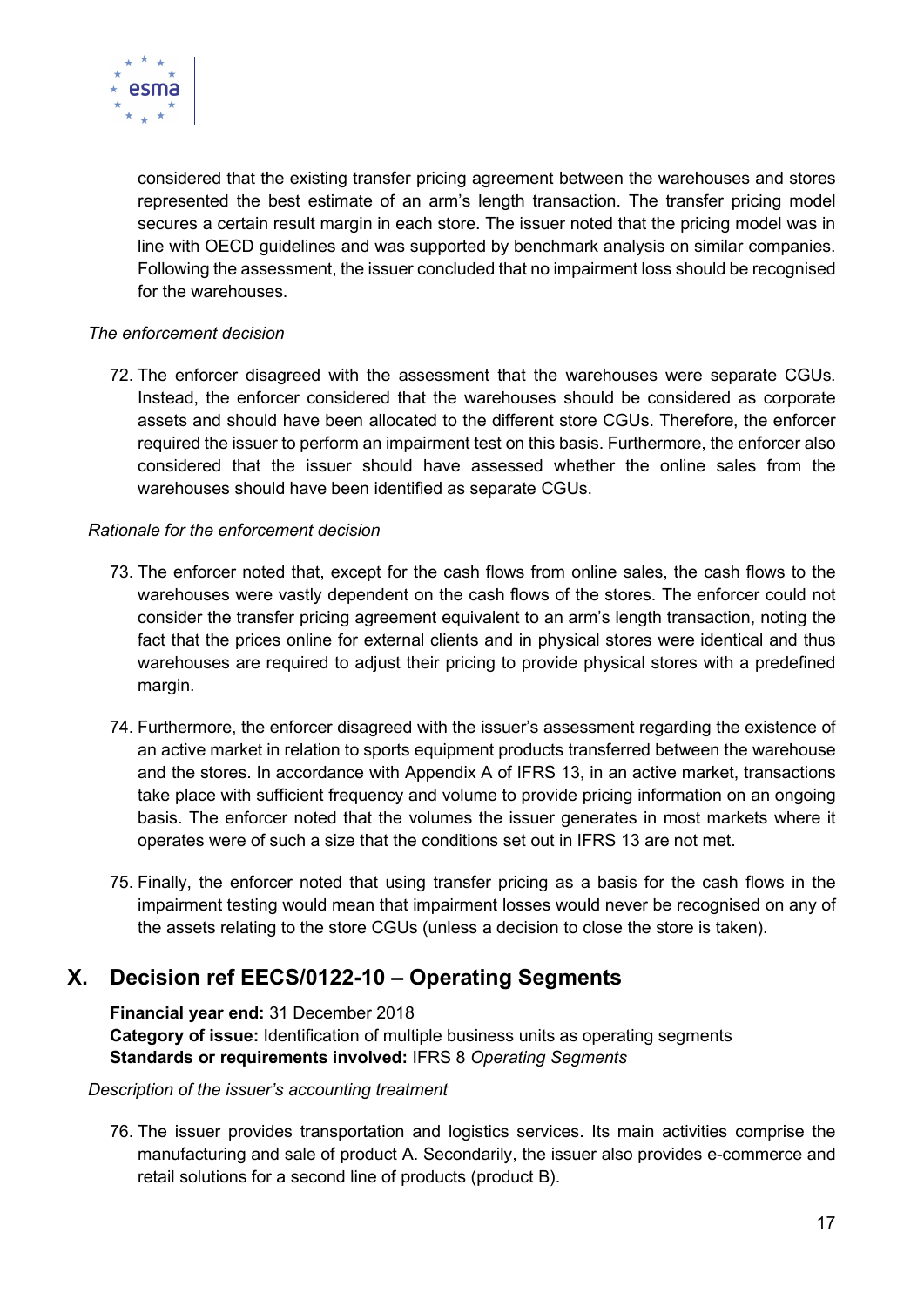

- 77. Group structure: the issuer is organised in five business units (four geographical areas within Europe as well as e-commerce and retail). Each business unit has a manager who, together with the CEO, form the executive Board management. The CEO receives an internal reporting package each month with finance information both on group and per business unit level. According to the issuer, the CEO is the Chief Operating Decision Maker (CODM) per IFRS 8.
- 78. Although the issuer has identified several business units which are based on geographical areas and different products, it has disclosed only one segment in its annual report, which comprises the entire group. The issuer considers that the business units do not meet the definition of operating segments as prescribed in paragraph 5(b) of IFRS 8 because the resources are allocated to the group as a whole.
- 79. The issuer set up an integrated supply chain between the different business units and legal entities. Local sales forces are not dedicated to one product only. Financing is also provided at the group level. Although the CODM obtains information about the operating results, sales and cash flows for each business unit, the issuer argues that it does not make resource allocation decisions based on the information received from each business unit. In this respect, the issuer considered that the operating profit information included in the reporting package does not reflect the operating result of each business unit as reported in accordance with the respective local requirements. Therefore, the issuer considered that operating profit information received per unit was not relevant to the determination of the operating segments.

#### The enforcement decision

80. The enforcer disagreed with the issuer's assessment that there is only one operating segment. The issuer was required to change its segment reporting information and to consider each business unit as an operating segment in accordance with paragraph 5 of IFRS 8. Accordingly, the enforcer concluded that the issuer should provide additional information, including information on the results of the business units.

- 81. Paragraph 5(b) of IFRS 8 requires an operating segment to have an operating result that is reviewed regularly by the CODM in order to make decisions about resources to be allocated to the segment and assess its performance. The enforcer disagreed with the issuer's interpretation of "operating result" as a profit that must be calculated in accordance with local accounting requirements. Rather, the enforcer considered that the "operating result" should be interpreted as some form of operational profitability, and that profitability measures may exclude certain costs compared to the result calculated in accordance with the respective local requirements.
- 82. The enforcer considered multiple factors to demonstrate that the business units constitute operating segments:
	- the inclusion of an operating result per geographical area and retail in the reporting package that were reviewed by the CODM;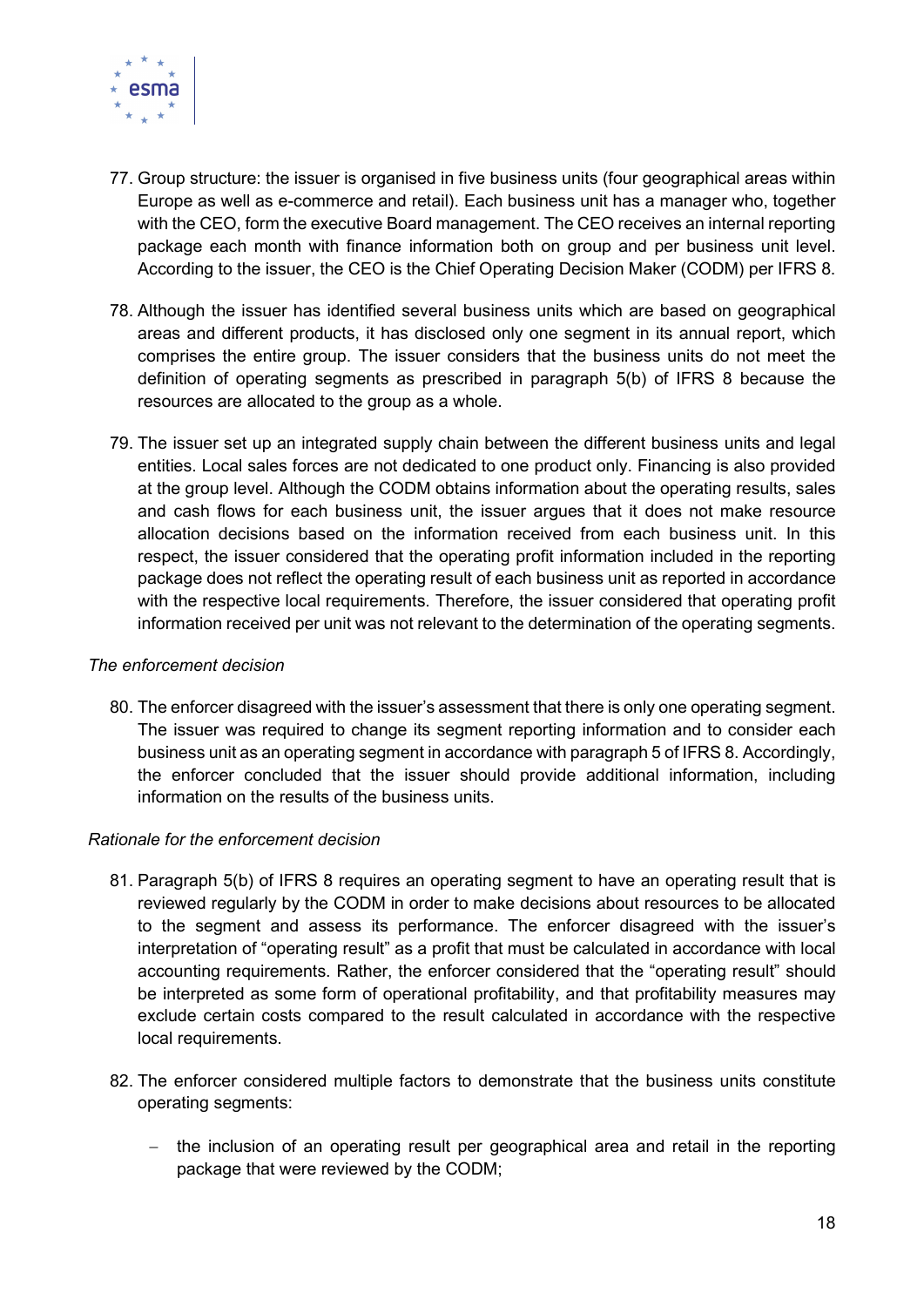

- $-$  the fact that the managers of the business units were not only part of the executive management and had direct contact to the CODM, but also had operational responsibility as they were either CEO or chairman of the legal entities;
- $-$  the existence of manufacturing units within all business units;
- $-$  the allocation of budget at the business unit level;
- the reporting to the Board at the level of business units, whereas the board of directors normally receives information at the segment level only; and
- the linkage of business managers' bonus to the key figures of the respective business units.
- 83. Accordingly, the enforcer concluded that all criteria in paragraph 5 of IFRS 8 were met in relation to the business units. This was also in line with the management approach as specified in paragraphs BC 9 to BC 17 in the IFRS 8 Basis for Conclusions, where it is implied, among other factors, that entities should report segments that correspond to internal management reports.

## XI. Decision ref EECS/0122-11 – Change in the composition of cash and cash equivalents

#### Financial year end: 31 December 2019

Category of issue: Definition of cash and cash equivalents, Classification of cash-flows from operating activities, Change in accounting policies, Accounting estimates

Standards of requirements involved: IAS 7 Statement of Cash Flows: IAS 8 Accounting Policies, Changes in Accounting Estimates and Errors

#### Description of the issuer's accounting treatment

- 84. The issuer uses the indirect method to report the cash flows from operating activities. Historically, the issuer has considered bank overdrafts as part of cash and cash equivalents following the application of paragraph 8 of IAS 7. On 1 January 2019, the issuer changed its classification of bank overdrafts as cash and cash equivalents because the bank account balances no longer fluctuated from being positive to overdrawn and overdrafts no longer formed an integral part of the issuer's cash management. Hence, the issuer considered that, as of January 2019, the bank overdrafts no longer met the requirements set out in IAS 7 to be classified as cash and cash equivalents.
- 85. The issuer considered the change in the classification of bank overdrafts as a voluntary change in accounting policy in accordance with paragraph 14(b) of IAS 8. Hence, the issuer applied this change retrospectively and adjusted the impacted comparative amounts for the 2018 cash-flows in the 2019 consolidated cash flow statement. In doing so, the issuer excluded bank overdrafts from cash and cash equivalents and presented the difference as a